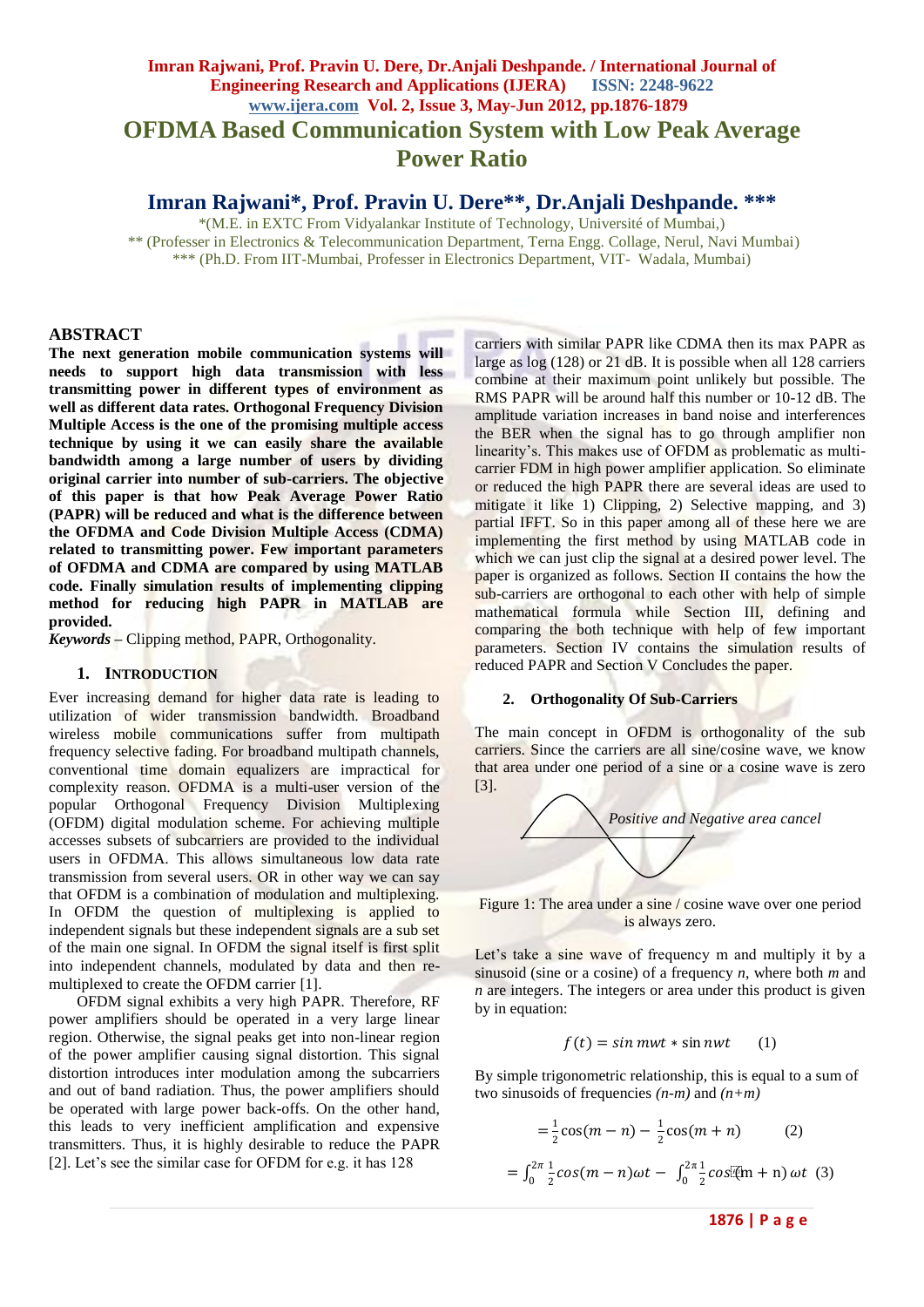## **Imran Rajwani, Prof. Pravin U. Dere, Dr.Anjali Deshpande. / International Journal of Engineering Research and Applications (IJERA) ISSN: 2248-9622 www.ijera.com Vol. 2, Issue 3, May-Jun 2012, pp.1876-1879**

 $= 0-0$ 

We can conclude that when we multiply a sinusoid of frequency *n* by a sinusoid of frequency *m/n*, the area under the product is zero. This is key idea to understanding OFDM and it allows simultaneous transmission on a lot of sub-carriers in a tight frequency space without interference from each other. In essence this is similar to CDMA, where codes are used to make data sequences independent (also orthogonal) which allows many independent users to transmit in same space successfully.

## **3. Important Parameters**

*BER* [4]: In digital transmission, the number of bit errors is the number of received bits of a data stream over a communication channel that has been altered due to noise, interference, distortion or bit synchronization errors. It is the number of bit errors divided by the total number of transferred bits during a studied time interval.[5] Both the multiple access technique has an approximate same and less BER for different input data rates.

*Delay*: In a network based on packet switching, transmission delay is the amount of time required to push all of the packet's bits into the wire. In other words, this is the delay caused by the data-rate of the link. Transmission delay is a function of the packet's length and has nothing to do with the distance between the two nodes. This delay is proportional to the packet's length in bits, It is given by the following formula:  $DT = N / R$  where *DT* is the transmission delay *N* is the number of bits, and *R* is the rate of transmission (say in bits) per second).

In fading the reflected signals that are delayed added to the main signal and cause either gains in the signal strength or deep fade. And by deep fades, we mean that the signal is nearly wiped out. The signal level is so small that the receiver cannot decide what was there. The maximum time delay that occurs is called the delay spread of the signal in that environment. This delay spread can be short so that it is less than symbol time or larger. Both cases cause different types of degradation of the signal. The delay spread of the signal changes as the environment is changing as all cell phone users know. So Table I&II show the delay values of OFDM for 8 and 16 bit is less than the CDMA.

*Throughput* [6]: In communication networks, throughput or network throughput is the average rate of successful message delivery over a communication channel. This data may be delivered over a physical or logical link, or pass through a certain network node. The throughput is usually measured in bits per second (bit/s or bps), and sometimes in data packets per second or data packets per time slot. The most computationally demanding operation in an OFDM transceiver is the FFT/IFFT calculation. When designing an FFT, area is traded against speed. The most area efficient method to implement an FFT is to use a timeshared butterfly and a memory, i.e. a micro-programmed processor. However, there are two drawbacks with this approach; latency is large and throughput is low. Latency is critical if the system is designed for real-time applications, which is expected in future OFDM systems. To decrease latency and increase throughput, a pipelined FFT architecture is used [7].

From Table I & II we can easily conclude that as the input data will increase or the number of user's are more, than the value of throughput rapidly decreases  $(\approx 1)$  but in case of OFDM only slightly (0.063 i.e. less than 0.1) reducing the value of throughput.

*PAPR*: The peak-to-average power ratio (PAPR) is a measurement of a waveform, calculated from the peak amplitude of the waveform divided by the RMS value of the waveform OR in another way If a signal is a sum of N signals each of max amplitude equal to 1v, then it is conceivable that we could get a max amplitude of N that is all N signals add at a moment at their max points. Then PAPR is defined as

$$
\mathbf{R} = \left[ x(t) \right]^2 / \mathbf{P}_{\text{avg}} \tag{4}
$$

Table I&II gives a comparative performance analysis of CDMA and OFDMA with respect to these designs Parameters.

| Parameter   | $\overline{LP}$<br>bits | <b>OFDM</b>    | <b>CDMA</b> |
|-------------|-------------------------|----------------|-------------|
| <b>BER</b>  | $8 -$<br>bits           | 0.10938        | 0.09722     |
| Delay       |                         | 94.1176        | 1225        |
| Throughput  |                         | 0.875          | 3.4286      |
| <b>PAPR</b> |                         | $\approx 0.27$ |             |

Table I Comparative table for 8 – bit

Table II Comparative table for 16 - bit

| Parameter   | I/P<br>bits    | <b>OFDM</b>     | <b>CDMA</b> |
|-------------|----------------|-----------------|-------------|
| <b>BER</b>  |                | 0.05078         | 0.06481     |
| Delay       | $16 -$<br>bits | 182.857         | 525         |
| Throughput  |                | 0.8125          | 2.5714      |
| <b>PAPR</b> |                | $\approx 0.383$ |             |

## **4. Simulation Results**

One of the major drawback of OFDMA is high PAPR is reduced by using MATLAB code. For clipping 'For' loop are used.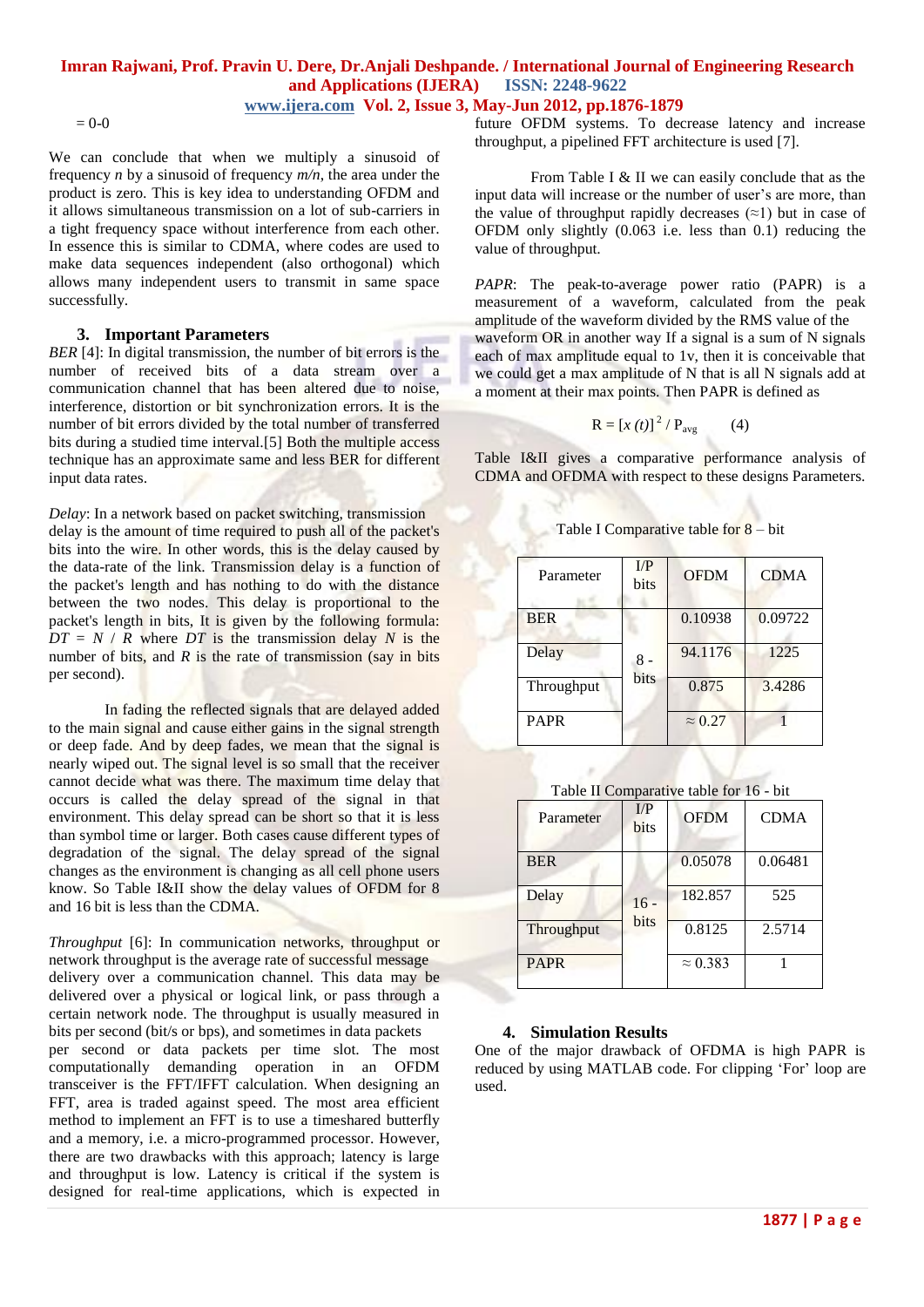## **Imran Rajwani, Prof. Pravin U. Dere, Dr.Anjali Deshpande. / International Journal of Engineering Research and Applications (IJERA) www.ijera.com Vol. 2, Issue 3, May-Jun 2012, pp.1876-1879**



Figure 1: PAPR of OFDM for 8- bit with and without clipping. (On  $X$  - Average power,  $Y$ - number of input bits)



Figure 2: PAPR at 16- bit with and without clipping for OFDM

Form the fig  $1\&2$  it shows two vertical lines red and blue which indicates the value of without clipped and clipped PAPR respectively for 8 and 16 bits as an input for OFDM. The simulation results are plotted between the average power and number of input bits. Similarly fig 3&4 shows the average PAPR values for same number of bits for CDMA. By changing the number of input bits we can measure the performance of OFDMA and CDMA.

## **5. Conclusion**

In this paper we are trying to eliminate (decreases) high PAPR which was **consider as a major drawback** [8] or as a future work for OFDMA. Table I, II and fig 1 to 4 shows that performance evaluation and advantages of OFDMA system over CDMA. By using clipping method the PAPR decreases but at the same time inter carrier interference (ICI) is slightly increases.

Figure 3: PAPR of CDMA for 8- bit



Figure 4: PAPR of CDMA for 16 - bit

However as well as in spite of all the utilities of OFDMA, there are certain obstacles in using OFDM in transmission system in contrast to its advantages. Firstly there will be future scope to implement the other methods for reducing high PAPR as mention in introduction.

Secondly is very sensitive to frequency errors caused by frequency differences between the local oscillators in the transmitter and the receiver. Hence carrier frequency offset causes a number of impairments including attenuation and rotation of each of the subcarriers and ICI between Subcarriers. In the mobile radio environment, the relative movement between transmitter and receiver causes Doppler frequency shifts; in addition, the carriers can never be perfectly synchronized. These random frequency errors in OFDM system distort orthogonality between subcarriers and Thus ICI occurs. A Number of methods have been developed to reduce this sensitivity to frequency off set.

Thirdly there are multiple input and output at transmitter and receiver side which introduces the delay, cyclic prefix is removed and instead of that FFT pipelined structure are to be proposed.

Fourthly dealing with co-channel interference from nearby cells is more complex in OFDM than in CDMA. It